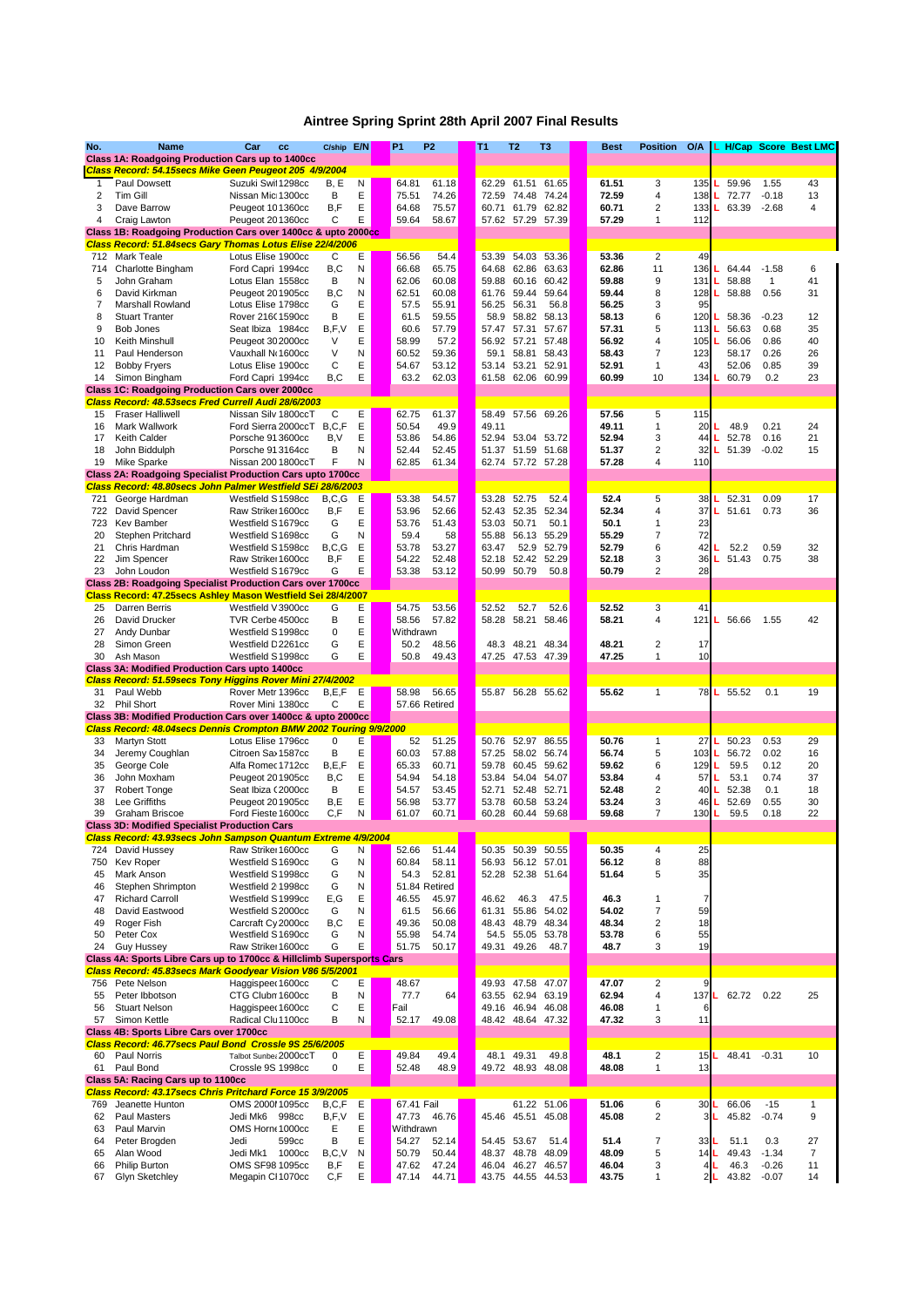| 69                                   | <b>Andrew Dobson</b>                                                           | OMS 2000I 1095cc                                   | B, C, F  | E           | 51.33          |                |                |                                  | 46.86 52.47 | 46.86          | 4              |                | 8L | 50.3  | $-3.44$ | 3              |
|--------------------------------------|--------------------------------------------------------------------------------|----------------------------------------------------|----------|-------------|----------------|----------------|----------------|----------------------------------|-------------|----------------|----------------|----------------|----|-------|---------|----------------|
|                                      | Class 5B: Formula Ford 1600 Racing Cars manufactured before 1st January 1994   |                                                    |          |             |                |                |                |                                  |             |                |                |                |    |       |         |                |
|                                      | Class Record: 48.43secs David Baily Swift SC93F 4/9/2004                       |                                                    |          |             |                |                |                |                                  |             |                |                |                |    |       |         |                |
| 70                                   | <b>Graham Curwen</b>                                                           | Van Dieme 1600cc                                   | $\Omega$ | Е           | 51.55          | 51.23          |                | 50.87 51.19 50.83                |             | 50.83          | $\overline{2}$ | 29             |    | 50.21 | 0.62    | 34             |
| 71                                   | <b>Derek Martlew</b>                                                           | Van Dieme 1600cc                                   | B,C      | E           | 51.64          | 50.59          |                | 51.03 50.63 49.94                |             | 49.94          | 1              | 22             |    | 49.58 | 0.36    | 28             |
|                                      | Class 5C: Racing Cars over 1100cc up to 1600cc                                 |                                                    |          |             |                |                |                |                                  |             |                |                |                |    |       |         |                |
|                                      | Class Record: 42.25secs Steve Broughton OMS CF05 3/9/2005                      |                                                    |          |             |                |                |                |                                  |             |                |                |                |    |       |         |                |
| 768                                  | <b>Barry Whitehead</b>                                                         | RBS6B<br>1048cc                                    | B        | E           | 54.8           |                |                | 53.99 51.12 49.74                |             | 49.74          | $\overline{2}$ | 21             |    | 53.7  | $-3.96$ | $\overline{2}$ |
| 72                                   | <b>Steve Batchelor</b>                                                         | Jedi Mk4<br>1363cc                                 | В        | E           | Withdrawn      |                |                |                                  |             |                |                |                |    |       |         |                |
| 73                                   | Nick Algar                                                                     | DJ Firehaw 1300cc                                  | G        | $\mathsf E$ | Fail           | 45.45          |                | 43.72 43.72 42.79                |             | 42.79          |                |                |    |       |         |                |
| 68                                   | Eve Whitehead                                                                  | RBS6B<br>1048cc                                    | В        | E           |                | 52.31          |                | 55.43 50.28 55.86                |             | 50.28          | 3              | 24             |    | 51.26 | $-0.98$ | 8              |
|                                      | Class 5D: Racing Cars over 1600cc up to 2000cc                                 |                                                    |          |             |                |                |                |                                  |             |                |                |                |    |       |         |                |
|                                      | Class record: 40.49secs Tony Whiltshire Ralt RT34 Longman 4/9/2004             |                                                    |          |             |                |                |                |                                  |             |                |                |                |    |       |         |                |
| 74                                   | Dennis Doyle                                                                   | Van Diemen 2000cc                                  | B,F      | Е           | N/S            |                |                |                                  |             |                |                |                |    |       |         |                |
| 75                                   | <b>Tony Ellis</b><br>Class 6: Classic Cars manufactured before 1972 (handicap) | 1999cc<br>Megapin                                  | B        | E           | Withdrawn      |                |                |                                  |             |                |                |                |    |       |         |                |
| $\overline{\boldsymbol{\mathit{o}}}$ |                                                                                |                                                    |          |             |                |                |                |                                  |             |                |                |                |    |       |         |                |
| 76                                   | Malcolm Evans                                                                  | Ford Anglia 1325cc                                 | В        | E           | 65.68          | 60.15          | 57.86          |                                  | 57.5 57.35  | 57.35          | 1              | 114            |    | 58.95 | $-1.6$  | 5              |
| 77                                   | Alan Wilson                                                                    | Austin Heal 3000cc                                 | B        | E           | 61.82          | 59.72          |                | 60.44 59.13 60.51                |             | 59.13          | $\overline{2}$ | 126            |    | 58.53 | 0.6     | 33             |
|                                      | Class 8: Lotus 7 Club Speed Champ.                                             |                                                    |          |             |                |                |                |                                  |             |                |                |                |    |       |         |                |
|                                      | Class Record: 45.84 secs Graham Ford Caterham 7 3/9/2005                       |                                                    |          |             |                |                |                |                                  |             |                |                |                |    |       |         |                |
| 80                                   | <b>Matthew Jenkins</b>                                                         | Caterham 71599cc                                   | D        | E           | 54.59          | 53.85          |                | 54.14 54.02 53.57                |             | 53.57          | 12             | 51             |    |       |         |                |
| 81                                   | <b>Neil Fraser</b>                                                             | Caterham 71600cc                                   | D        | N           | 63.76          | 61.45          |                | 60.39 60.55 60.34                |             | 60.34          | 16             | 132            |    |       |         |                |
| 82                                   | <b>Richard Ormson</b>                                                          | Caterham 71588cc                                   | D        | E           | 58.78          | 57.15          |                | 56.62 57.45 56.72                |             | 56.62          | 15             | 102            |    |       |         |                |
| 84                                   | Roger Cumming                                                                  | Caterham 71600cc                                   | D        | $\mathsf E$ | 54.25          | 52.96          | 53.47          | 53.22 53.35                      |             | 53.22          | 8              | 45             |    |       |         |                |
| 85                                   | Malcolm Hickey                                                                 | Caterham 71800cc                                   | D        | E           | 54.06          | 53.88          | 53.67          | 53.77 53.86                      |             | 53.67          | 13             | 53             |    |       |         |                |
| 86                                   | <b>Robert Spencer</b>                                                          | Caterham 71800cc                                   | D        | E           | 54.36          | 54.39          | 53.93          | 54.14 53.51                      |             | 53.51          | 11             | 50             |    |       |         |                |
| 87                                   | <b>Colin Heseltine</b>                                                         | Caterham 71600cc                                   | D        | E           | 53.8           | 53.95          |                | 53.35 53.74 53.56                |             | 53.35          | 10             | 48             |    |       |         |                |
| 88                                   | Jeff Smith                                                                     | Caterham 71800cc                                   | D        | $\mathsf E$ | 53.47          | 52.65          | 51.57          | 53.11 51.92                      |             | 51.57          | 6              | 34             |    |       |         |                |
| 89                                   | <b>Grahame Wardall</b>                                                         | Caterham 71558cc                                   | D        | E           | 55.54          | 53.89          | 53.13          |                                  | 53 52.44    | 52.44          | $\overline{7}$ | 39             |    |       |         |                |
| 90                                   | Andrew Sagar                                                                   | Caterham 71800cc                                   | D        | N           | 59.49          | 55.48          | 54.21          |                                  | 53.63 53.31 | 53.31          | 9              | 47             |    |       |         |                |
| 91                                   | Nigel Fox                                                                      | Caterham 71988cc                                   | D        | E           | 56.34          | 53.91          | 52.47          | 51.51 51.23                      |             | 51.23          | 5              | 31             |    |       |         |                |
| 92                                   | <b>Martin Sargeant</b>                                                         | Caterham 71988cc                                   | D        | E           | 53.53          | 51.94          |                | 50.85 50.72 50.84                |             | 50.72          | 4              | 26             |    |       |         |                |
| 93                                   | <b>John Caldicott</b>                                                          | Caterham 71800cc                                   | D        | N           | 59.1           | 57.34          | 57.05          | 56.16                            | 54.9        | 54.9           | 14             | 66             |    |       |         |                |
| 94                                   | <b>Andrew Griffiths</b>                                                        | Caterham 71500cc                                   | D        | E           | 47.51          | 46.27          | 46.11          | 46.06 46.14                      |             | 46.06          | 1              | 5 <sub>l</sub> |    |       |         |                |
| 95                                   | <b>Robert Grigsby</b>                                                          | Caterham 72300cc                                   | D        | E           | 48.91          | 48.67          |                | 49.38 48.15 48.12                |             | 48.12          | 3              | 16             |    |       |         |                |
| 96                                   | <b>Mark Durrant</b>                                                            | Caterham 71800cc                                   | D        | E           | 49.13          | 48.88          |                | 48.13 48.09 47.81                |             | 47.81          | 2              | 12             |    |       |         |                |
|                                      | <b>Class 9: Circuit Driver Caterham Academy</b>                                |                                                    |          |             |                |                |                |                                  |             |                |                |                |    |       |         |                |
|                                      |                                                                                |                                                    |          |             |                |                |                |                                  |             |                |                |                |    |       |         |                |
| <b>Group One</b>                     |                                                                                | (Class Record: 53.68secs Richard McCann 23/4/2005) |          |             |                |                |                |                                  |             |                |                |                |    |       |         |                |
|                                      | 100 Jonathan Walker                                                            | Caterham 71600cc                                   | A        | N           | 55.91          | 54.03          |                | 54.95 54.67 54.05                |             | 54.05          | $\overline{2}$ | 60             |    |       |         |                |
| 101                                  | Peter Micklewright                                                             | Caterham 71600cc                                   | A        | N           | 65.59          | 60.65          | 58.36          | 57.41 57.05                      |             | 57.05          | 19             | 108            |    |       |         |                |
| 102                                  | <b>Tery Boulter</b>                                                            | Caterham 71600cc                                   | Α        | N           | 58.28          | 56.38          | 55.8           | 56.67 55.64                      |             | 55.64          | 11             | 80             |    |       |         |                |
| 103                                  | <b>Tommy Keet</b>                                                              | Caterham 71600cc                                   | Α        | N           | 58.48          | 55.14          | 54.21          | 53.96 53.79                      |             | 53.79          |                | 56             |    |       |         |                |
| 104                                  | Scott Campbell                                                                 | Caterham 71600cc                                   | Α        | N           | 60.67          | 57.51          | 57.51          | 56.68                            | 56.16       | 56.16          | 16             | 91             |    |       |         |                |
| 105                                  | <b>Ross Pritchard</b>                                                          | Caterham 71600cc                                   | Α        | N           | 63.73          | 58.85          | 61.65          | 59.71                            | 58.89       | 58.89          | 22             | 125            |    |       |         |                |
| 106                                  | John Morris                                                                    | Caterham 71600cc                                   | Α        | N           | 59.92          | 57.08          | 56.48          | 57.02                            | 56.77       | 56.48          | 17             | 98             |    |       |         |                |
| 107                                  | <b>Richard Solomons</b>                                                        | Caterham 71600cc                                   | Α        | N           | 57.6           | 56.94          | 56.8           | 55.75                            | 56.36       | 55.75          | 13             | 83             |    |       |         |                |
| 108                                  | Tim Young                                                                      | Caterham 71600cc                                   | Α        | N           | 58.88          | 57.34          | 56.86          | 56.08                            | 55.45       | 55.45          | 8              | 75             |    |       |         |                |
| 109                                  | <b>Andrew Ball</b>                                                             | Caterham 71600cc                                   | A        | N           | 59.1           | 56.31          | 55.95          | 56.57 55.66                      |             | 55.66          | 12             | 81             |    |       |         |                |
| 111                                  | <b>Andrew Turner</b>                                                           | Caterham 71600cc                                   | Α        | N           | 61.25          | 59.35<br>56.46 | 67.93          | 61.3<br>54.68 54.71              | 58.33       | 58.33          | 21             | 122            |    |       |         |                |
| 112<br>113                           | <b>Ben Atkinson-Willes</b><br><b>Nick Hart</b>                                 | Caterham 71600cc<br>Caterham 71600cc               | Α        | N           | 59.18<br>60.48 | 57.22          | 55.52<br>55.99 |                                  | 55.6 56.93  | 54.68<br>55.6  | 4              | 64<br>76       |    |       |         |                |
| 114                                  | Stephen Tucker                                                                 | Caterham 71600cc                                   | A<br>Α   | N<br>N      | 57.72          | 56.88          | 56.41          | 55.62 55.19                      |             | 55.19          | 9<br>6         | 70             |    |       |         |                |
| 115                                  | Mark Blackburn                                                                 | Caterham 71600cc                                   |          | N           | 68.17          | 55.34          | 55.98          | 55.37 55.16                      |             | 55.16          | 5              | 69             |    |       |         |                |
| 116                                  | Robin Ellis                                                                    | Caterham 71600cc                                   | A<br>A   | N           | 57.89          | 56.88          | 56.71          | 56.62 56.54                      |             | 56.54          | 18             | 100            |    |       |         |                |
| 117                                  | <b>Mark Humphries</b>                                                          | Caterham 71600cc                                   | A        | N           | N/S            |                |                |                                  |             |                |                |                |    |       |         |                |
| 118                                  | <b>Anthony Bennett</b>                                                         | Caterham 71600cc                                   | Α        | N           | 59.11          | 55.56          |                | 56.15 56.47 56.32                |             | 56.15          | 15             | 90             |    |       |         |                |
| 120                                  | <b>Richard Carter</b>                                                          | Caterham 71600cc                                   | Α        | N           | 60.03          | 57.63          |                | 56.45 56.63 55.85                |             | 55.85          | 14             | 84             |    |       |         |                |
| 121                                  | <b>Andrew Stanford</b>                                                         | Caterham 71600cc                                   | A        | N           | 58.95          | 54.16          | 55.81          | 55.63 55.76                      |             | 55.63          | 10             | 79             |    |       |         |                |
| 122                                  | <b>Ben Tompkins</b>                                                            | Caterham 71600cc                                   | Α        | N           | 60.8           | 58.07          |                | 57.92 57.28 57.96                |             | 57.28          | 20             | 110            |    |       |         |                |
| 123                                  | David Townrow                                                                  | Caterham 71600cc                                   | Α        | N           | 57.42          | 56.38          | 56.37          | 55.48 55.23                      |             | 55.23          | 7              | 71             |    |       |         |                |
| 124                                  | <b>Chris Walne</b>                                                             | Caterham 71600cc                                   | A        | N           | 55.74          | 54.99          |                | 55.17 54.75 54.07                |             | 54.07          | 3              | 61             |    |       |         |                |
| <b>Group Two</b>                     |                                                                                |                                                    |          |             |                |                |                |                                  |             |                |                |                |    |       |         |                |
| 130                                  | Magd Mohaffel                                                                  | Caterham 71600cc                                   | A        | N           | 55.96          | 55.81          |                | 54.62 55.45 54.83                |             | 54.62          | 2              | 62             |    |       |         |                |
| 131                                  | J.J. O'Malley                                                                  | Caterham 71600cc                                   | Α        | N           | 54.86          | 60.29          |                | 54.84 54.42 53.74                |             | 53.74          | 1              | 54             |    |       |         |                |
| 132                                  | Alex Robinson                                                                  | Caterham 71600cc                                   | A        | N           | 59.6           | 67.5           | 58.37          | 57.98 57.22                      |             | 57.22          | 22             | 109            |    |       |         |                |
| 133                                  | Michael Van Der Sande                                                          | Caterham 71600cc                                   | A        | N           | 58.2           | 56.58          | 56.6           | 56.63 55.39                      |             | 55.39          | $\overline{7}$ | 74             |    |       |         |                |
| 134                                  | Julian Clelford                                                                | Caterham 71600cc                                   | A        | N           | 63.9           | 61.55          | 62.22          | 62.35 59.16                      |             | 59.16          | 28             | 127            |    |       |         |                |
| 135                                  | Paul Lund                                                                      | Caterham 71600cc                                   | Α        | Ν           | 59.03          | 56.92          | 58.01          | 56.42 56.21                      |             | 56.21          | 15             | 94             |    |       |         |                |
| 136                                  | <b>Andrew Atherton</b>                                                         | Caterham 71600cc                                   | A        | N           | 63.08          | 59.65          | 59.9           | 58.36 57.97                      |             | 57.97          | 25             | 118            |    |       |         |                |
| 137                                  | <b>Phillip Broad</b>                                                           | Caterham 71600cc                                   | A        | N           | 57.12          | 55.35          | 54.99          | 55.13 55.26                      |             | 54.99          | 4              | 67             |    |       |         |                |
| 138                                  | <b>Amit Patel</b>                                                              | Caterham 71600cc                                   | A        | N           | 64.67          | 69.83          | 61.53          | 58.05 56.56                      |             | 56.56          | 18             | 101            |    |       |         |                |
| 139                                  | Peter Hughes                                                                   | Caterham 71600cc                                   | A        | N           | 61.54          | 60.12          | 60.02          | 60.02 57.97                      |             | 57.97          | 25             | 118            |    |       |         |                |
| 140                                  | Julian Edwards                                                                 | Caterham 71600cc                                   | A        | N           | 61.02          | 57.57          | 57.99          | 57.96 69.84                      |             | 57.96          | 24             | 117            |    |       |         |                |
| 141                                  | John Kane                                                                      | Caterham 71600cc                                   | A        | N           | 57.52          | 55.25          | 64.61          |                                  | 56.32 56.07 | 56.07          | 12             | 87             |    |       |         |                |
| 142                                  | Paul Hunterdale                                                                | Caterham 71600cc                                   | A        | N           | 56.67          | 55.94          | 56.18          |                                  | 56.2 56.18  | 56.18          | 14             | 93             |    |       |         |                |
| 143                                  | <b>Ross Culver</b>                                                             | Caterham 71600cc                                   | A        | N           | 57.12          | 55.28          | 55.02          | 54.71 54.67                      |             | 54.67          | 3              | 63             |    |       |         |                |
| 144                                  | <b>Nick Budibent</b>                                                           | Caterham 71600cc                                   | A        | N           | 56.36          | 56.14          | 56.16          | 57.23                            | 56.6        | 56.16          | 13             | 91             |    |       |         |                |
| 145                                  | John Moore                                                                     | Caterham 71600cc                                   | A        | N           | 62.59          | 57.41          | 58.67          | 56.75                            | 56.89       | 56.75          | 19             | 104            |    |       |         |                |
| 146                                  | Paul Fleury                                                                    | Caterham 71600cc                                   | A        | N           | 57.05          | 56.37          | 55.69          | 56.06                            | 55.31       | 55.31          | 6              | 73             |    |       |         |                |
| 147                                  | Philip Haworth                                                                 | Caterham 71600cc                                   | A        | N           | 58.3           | 56.3           | 57.37          | 57.46                            | 56.93       | 56.93          | 20             | 106            |    |       |         |                |
| 148                                  | <b>Graham Tavener</b>                                                          | Caterham 71600cc                                   | A        | N           | 59.22          | 56.74          | 56.7           | 56.64 56.06                      |             | 56.06          | 11             | 86             |    |       |         |                |
| 149                                  | Dean Wilkin                                                                    | Caterham 71600cc                                   | A        | N           | 60.45          | 57.49          | 57.68          | 56.99 56.49                      |             | 56.49          | 17             | 99             |    |       |         |                |
| 150                                  | Nigel Drinkwater                                                               | Caterham 71600cc                                   | A        | N           | 58.48          | 56.95          | 57.02          | 56.39                            | 56.81       | 56.39          | 16             | 96             |    |       |         |                |
| 151                                  | Simon Bonham                                                                   | Caterham 71600cc                                   | A        | N           | 62.81          | 60.35          | 59.33          | 58.93                            | 57.78       | 57.78          | 23             | 116            |    |       |         |                |
| 152                                  | <b>Robert Vissers</b><br><b>Martin Harris</b>                                  | Caterham 71600cc                                   | A        | N           | 60.11          | 56.76          | 56.74          | 56                               | 55.72       | 55.72          | 9              | 82             |    |       |         |                |
| 153                                  | 154 Mark Figes                                                                 | Caterham 71600cc<br>Caterham 71600cc               | A<br>Α   | N<br>N      | 62.24<br>57.55 | 59.36<br>55.68 | 58.21          | 56.94 57.08<br>55.13 55.56 55.23 |             | 56.94<br>55.13 | 21<br>5        | 107<br>68      |    |       |         |                |
|                                      |                                                                                |                                                    |          |             |                |                |                |                                  |             |                |                |                |    |       |         |                |